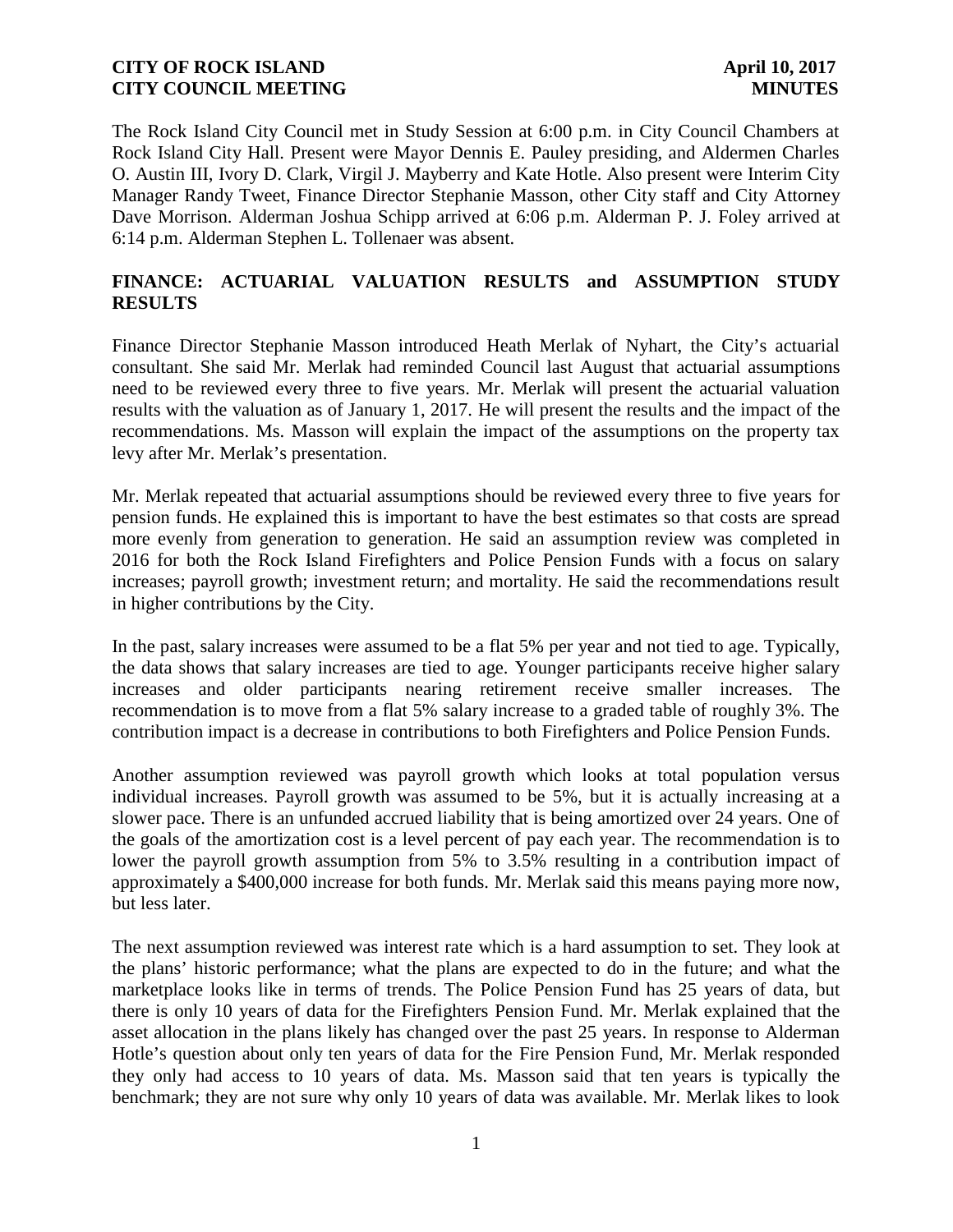back at the longest possible term. The interest rate has been consistent. The expectations for the interest rate are to achieve a 7% return. However, Mr. Merlak said there is a downward trend as referenced by the annual survey of the 125 largest pension funds. The recommendation is to lower the interest rate assumption from 7.5%. The result is a contribution increase for every 0.25% decrease in the interest rate: \$104,000 for the Firefighters Pension Fund and \$160,000 for the Police Pension Fund.

Mortality was the last assumption reviewed and is based on national tables as most pension plans are not large enough for credible data. The 2012 mortality study done by the Department of Insurance confirmed the 2000 Society of Actuaries study. In 2014, the Society of Actuaries released a new mortality study of private sector data showing people are living longer (no pension plan data was included). The Society is doing a mortality study of the public sector with results expected in 2018 with a split between police and fire. The recommendation is to move to updated mortality assumptions based on the national studies reflecting mortality improvements. The contribution impact with mortality improvements projected to the valuation date would be an increase of \$252,000 for Fire in 2017 and an increase of \$276,000 for Police in 2017. The contribution impact with mortality improvements projected for each future year would be an increase of \$412,000 for Fire in 2017 and an increase of \$475,000 for Police in 2017. Mr. Merlak said the mortality tables will be updated more frequently than in the past so there won't be these large increases; the Society of Actuaries is releasing updates every year now. Mr. Merlak recommended the City do the first contribution increase: \$252,000 for the Firefighters Pension Fund and \$276,000 for the Police Pension Fund and then see what the results of the new studies will show specifically for police and fire.

Alderman Mayberry said large cities are different from Rock Island; he asked if they could break out the data to the Quad Cities area or just Rock Island. Mr. Merlak said it will probably not be possible to provide that split of data and be credible; perhaps the data will be available by state or region. Alderman Mayberry said Chicago is very different than here. Mr. Merlak said when they retire is a factor; not where they worked. Alderman Mayberry asked if when they retire and have no health benefits, is that factored in the data. Mr. Merlak responded the age at retirement and their level of retirement benefits are factored in; and the data is split by white collar versus blue collar jobs.

Mr. Merlak discussed the actuarial versus the market value of the assets of the Firefighters Pension Fund and the Police Pension Fund. He then discussed the funded ratio of both funds before the assumption changes. The Police Pension Fund has stayed above or at 45% over the last five years while the Firefighters Pension Fund has trended below 40% over the last five years due to it being a smaller plan and also due to a bookkeeping change. From 2016 to 2017, both plans have stayed level.

Mr. Merlak discussed funding policy. Their recommendation and City funding policy has been to fund to 100% of the actuarial accrued liability by 2041. The Illinois minimum is to fund to 90% of the actuarial accrued liability by 2041. This results in a smaller accrued liability. He said funding to 100% is the best practice and is used by most pension plans outside of Illinois. However, for budgetary reasons, he could see where the funding policy might need to be revisited. Before the assumption changes, the funding policy contributions were \$3.2 million for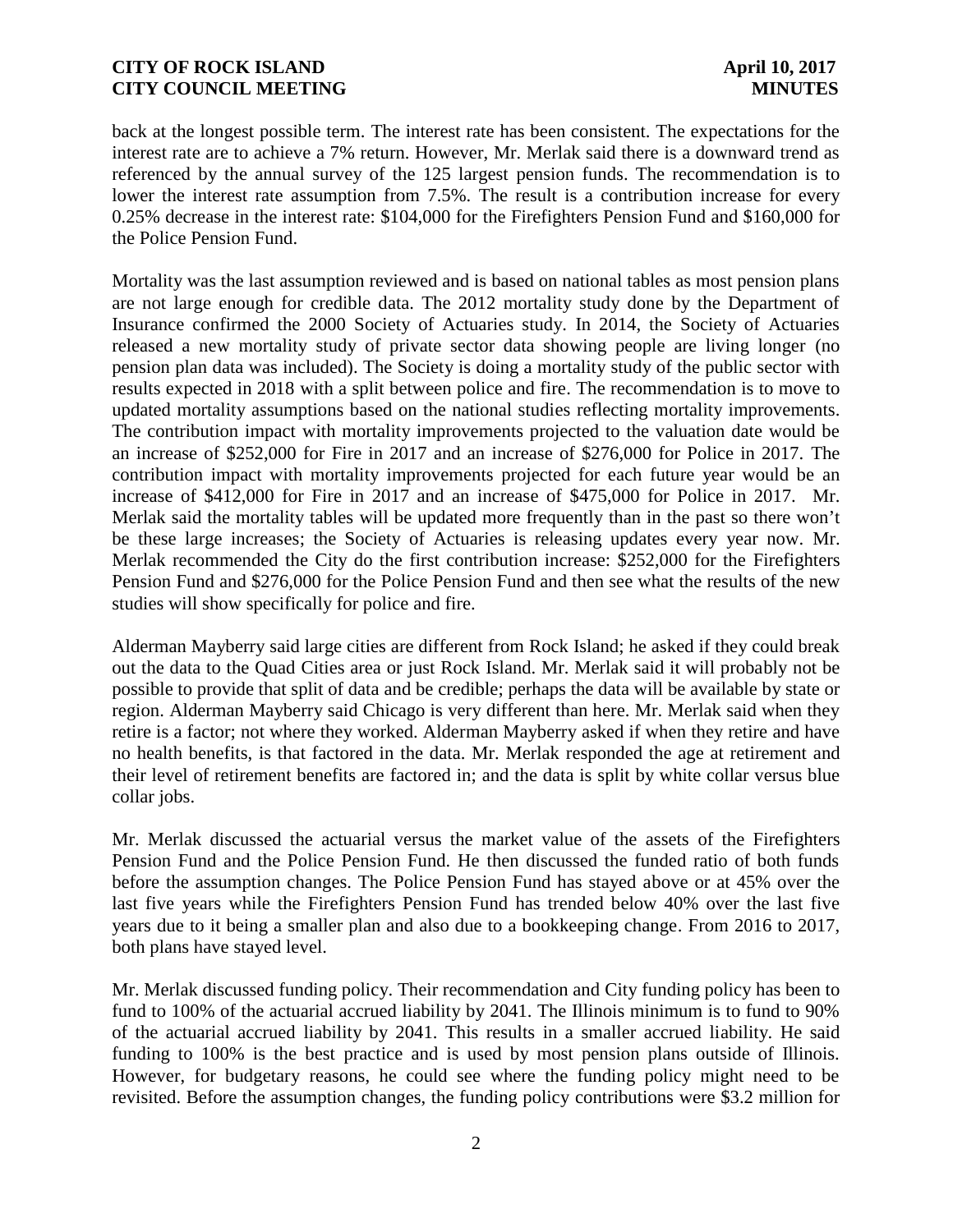the Firefighters Pension Fund. After the assumption changes, the contribution increases to \$3.7 million (an increase of \$500,000) or \$4 million depending on the interest rate and mortality assumptions used. Before the assumption changes, the funding policy contributions were \$3.3 million for the Police Pension Fund. After the assumption changes, the contribution increases to \$3.9 million or \$4.3 million depending on the interest rate and mortality assumptions used. Mr. Merlak also provided data for the plans including actuarial accrued liability, actuarial value of assets, unfunded accrued liability, funded ratio and Illinois tax levy contribution.

Alderman Hotle asked in an ideal world, was Mr. Merlak recommending the higher contributions. Mr. Merlak said within the budget constraints, the maximum contributions do not need to be made today; but progress should begin towards lowering the interest rate assumption and updating the mortality assumptions. He also stated the sooner the assumptions are updated, the better. Mr. Merlak said there is some wiggle room; for example, the interest rate assumption can go from 7.5% to 7.4% or 7.25%. Alderman Schipp confirmed that with the assumption changes, there is more money that needs to be going into the pension funds than previously thought. Mr. Merlak said the employer contributions need to be higher. Alderman Schipp said looking towards the 2041 cycle that would mean an additional \$300,000 to \$600,000 going into the pension funds. He said this is fundamental especially with the upcoming strategic planning that will be done. Alderman Foley reminded Council that in 2009 when he came on the Council, they had a similar presentation where the pension assumptions were higher and the pension obligations became more and more which was a wake-up call trying to catch up and with the deficit growing larger. The pension funds are a General Fund obligation. Mayor Pauley stated the City has always paid what they were supposed to into the pension funds and yet even with that, the City gets further behind. Mayor Pauley said we have to change the assumptions. Council discussed the assumptions and impact further. Ms. Masson and Mr. Merlak said investment returns have been in line with other municipalities' funds.

Mayor Pauley said due to time constraints, Finance Director Stephanie Masson will have to make her presentation next week at the April 17 Study Session.

### **ADJOURNMENT**

A motion made by Alderman Mayberry and seconded by Alderman Schipp to adjourn the meeting carried by the following Aye and No vote; those voting Aye being: Alderman Schipp, Alderman Austin, Alderman Clark, Alderman Mayberry, Alderman Foley and Alderman Hotle; those voting No, none. The meeting adjourned at 6:43 p.m.

Judith H. Gilbert, City Clerk

\_\_\_\_\_\_\_\_\_\_\_\_\_\_\_\_\_\_\_\_\_\_\_\_\_\_\_\_\_\_\_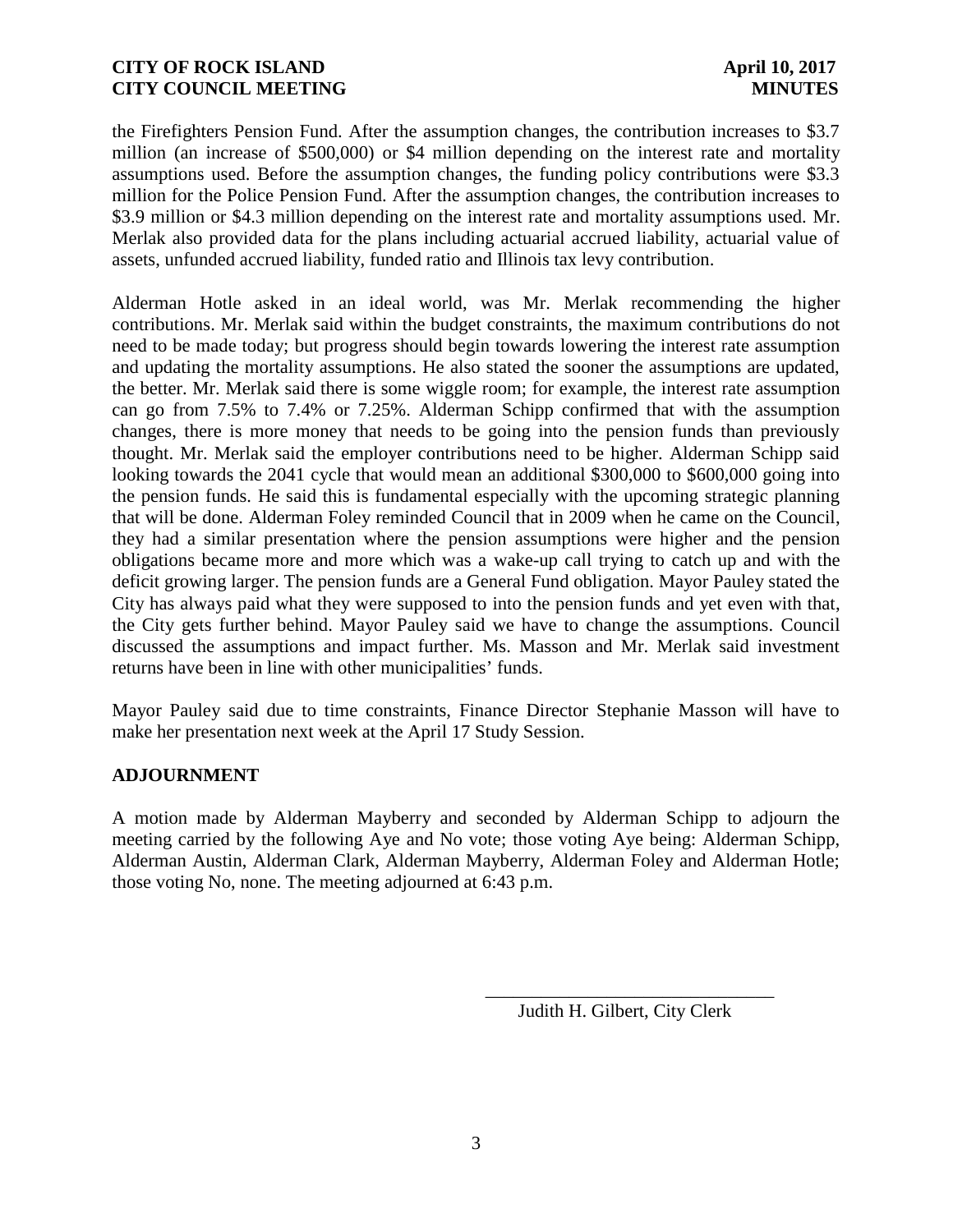Rock Island City Council met in regular session at 6:45 p.m. in Council Chambers of Rock Island City Hall. Present were Mayor Dennis E. Pauley presiding, and Aldermen Joshua Schipp, Charles O. Austin III, Ivory D. Clark, Virgil J. Mayberry, P.J. Foley and Kate Hotle. Also present were Interim City Manager Randy Tweet and City Attorney Dave Morrison. Alderman Stephen L. Tollenaer was absent.

#### Introductory Proceedings

Mayor Pauley called the meeting to order and led in the Pledge of Allegiance. Alderman Mayberry gave the Invocation.

## Agenda Item #5 **Minutes of the meeting of April 3, 2017.**

It was moved by Alderman Foley and seconded by Alderman Hotle to approve the Minutes of the meeting of April 3, 2017 as printed. The motion carried by the following Aye and No vote; those voting Aye being; Alderman Schipp, Alderman Austin, Alderman Clark, Alderman Mayberry, Alderman Foley and Alderman Hotle; those voting No, none.

### Agenda Item #6 **Update Rock Island by Mayor Dennis E. Pauley.**

Gilda's Run for Laughs – Gilda's Club of the Quad Cities is holding their annual 5K run/walk and 1 mile fun run on Saturday, April 22, 2017 starting at 8:00 a.m. The 80s themed race is presented by UnityPoint Health – Trinity and will take place in The District of Rock Island. For more information and registration please go to www.gildasclubqc.org

Two Man Golf Tournament – Highland Springs will be holding a 9 hole, 2 person team tournament on Thursday, April 27, 2017 at 5:00 p.m. The scoring will be Stableford format with a shotgun start. The cost is \$30.00 per person, which includes greens fees, cart rental and warm up range balls. For more information call Todd Winter at (309) 732-2277.

Downtown Rock Island Cleanup – The District and Keep RI Beautiful have teamed up again for downtown cleanup on Saturday, April 29, 2017 with check-in starting at 8:30 a.m. Meet new friends, learn about litter prevention and help with efforts of cleaning the downtown area. Breakfast will be offered courtesy of Jumer's Casino & Hotel. The team will meet at the Centennial Bridge Visitor's Center at 201 15 Street in Rock Island. To register please contact (309) 786-1334 or email keepribeautiful@att.net.

#### Agenda Item #7

### **Proclamation declaring April 10, 2017 as Brea Beal Day.**

Mayor Pauley read the proclamation. Rock Island High School sophomore and basketball player Brea Beal thanked the Council for the proclamation and said she was very excited. Pictures were taken of Ms. Beal with her parents, Kevin and Nicole Beal, Mayor Pauley and Alderman Mayberry.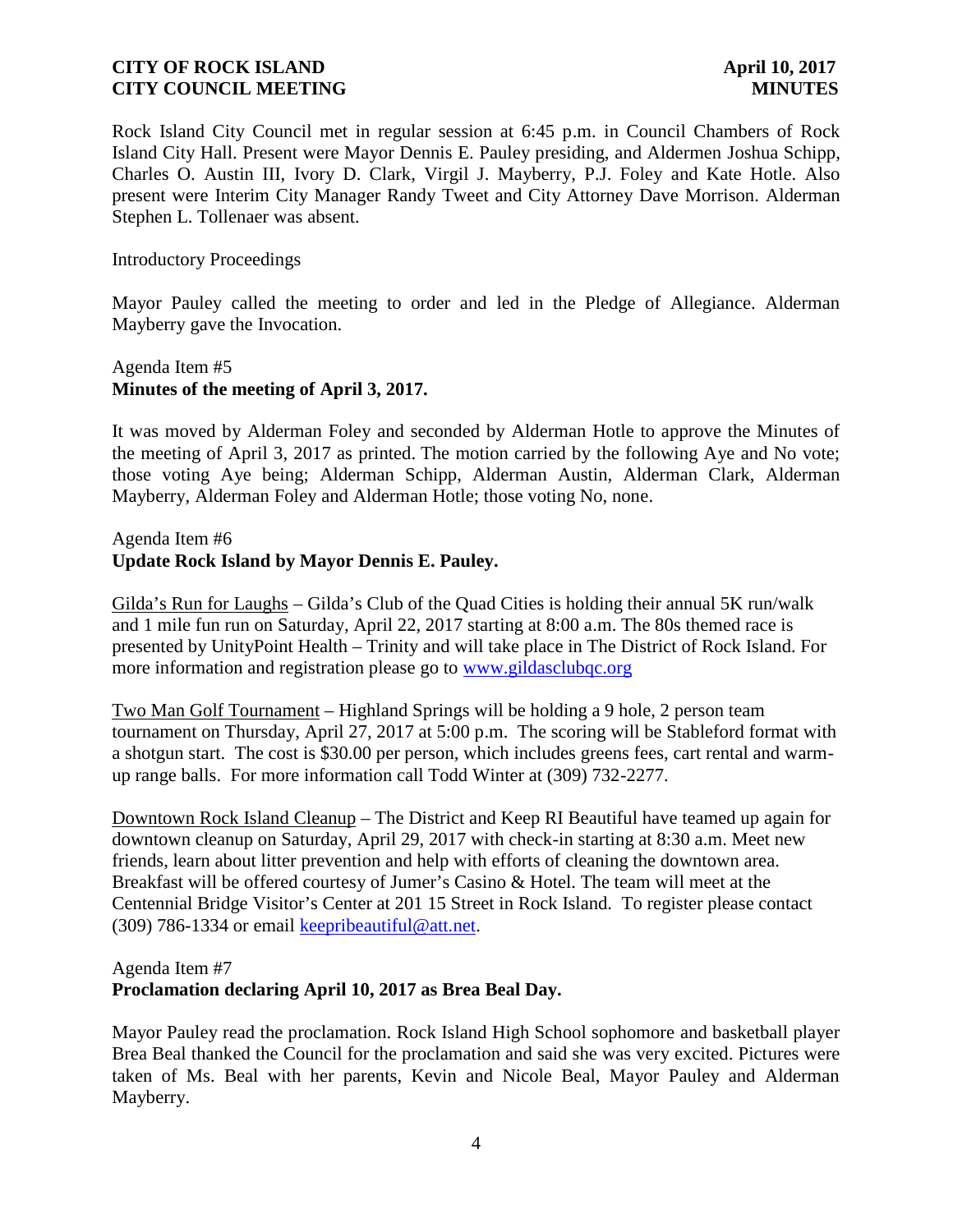Agenda Item #8 **Claims**

It was moved by Alderman Austin and seconded by Alderman Clark to accept the following reports and authorize payments as recommended. The motion carried by the following Aye and No vote; those voting Aye being; Alderman Schipp, Alderman Austin, Alderman Clark, Alderman Mayberry, Alderman Foley and Alderman Hotle; those voting No, none.

a. Report from the Human Resources Department regarding payment in the amount of \$77,901.26 to Tokio Marine HHC-Public Risk Group of Auburn Hills, MI for General Liability claim.

b. Report from the Information Technology Department regarding payment in the amount of \$19,395.89 to System Innovators of Chicago, IL for the iNovah annual support maintenance from July 1, 2017 through June 30, 2018. (007)

c. Report from the Public Works Department regarding payment in the amount of \$3,300.00 to Bob Westpfahl for the 2017 annual land set aside.(040)

### Agenda Item #9 **Claims for the week of March 31 through April 6 in the amount of \$158,540.12.**

It was moved by Alderman Clark and seconded by Alderman Hotle to allow the claims. The motion carried by the following Aye and No vote; those voting Aye being; Alderman Schipp, Alderman Austin, Alderman Clark, Alderman Mayberry, Alderman Foley and Alderman Hotle; those voting No, none.

### Agenda Item #10

### **Report from the Public Works Department regarding bids for the 2017 Weed Control Spraying Program, recommending the bid be awarded to Kymbyl Komplete Kare Inc. of Rock Island, IL in the amount of \$22,500.00.**

It was moved by Alderman Hotle and seconded by Alderman Austin to award the bid as recommended and authorize the City Manager to sign the contract. The motion carried by the following Aye and No vote; those voting Aye being; Alderman Schipp, Alderman Austin, Alderman Clark, Alderman Mayberry, Alderman Foley and Alderman Hotle; those voting No, none.

Agenda Item #11

# **Report from the Public Works Department regarding bids for the 2017 Sidewalk and Pavement Patching Program, recommending the bid be awarded to Centennial Contractors of the Quad Cities, Inc. of Moline, IL in the amount of \$513,995.00.**

It was moved by Alderman Foley and seconded by Alderman Mayberry to award the bid as recommended and authorize the City Manager to execute the contract documents. The motion carried by the following Aye and No vote; those voting Aye being; Alderman Schipp, Alderman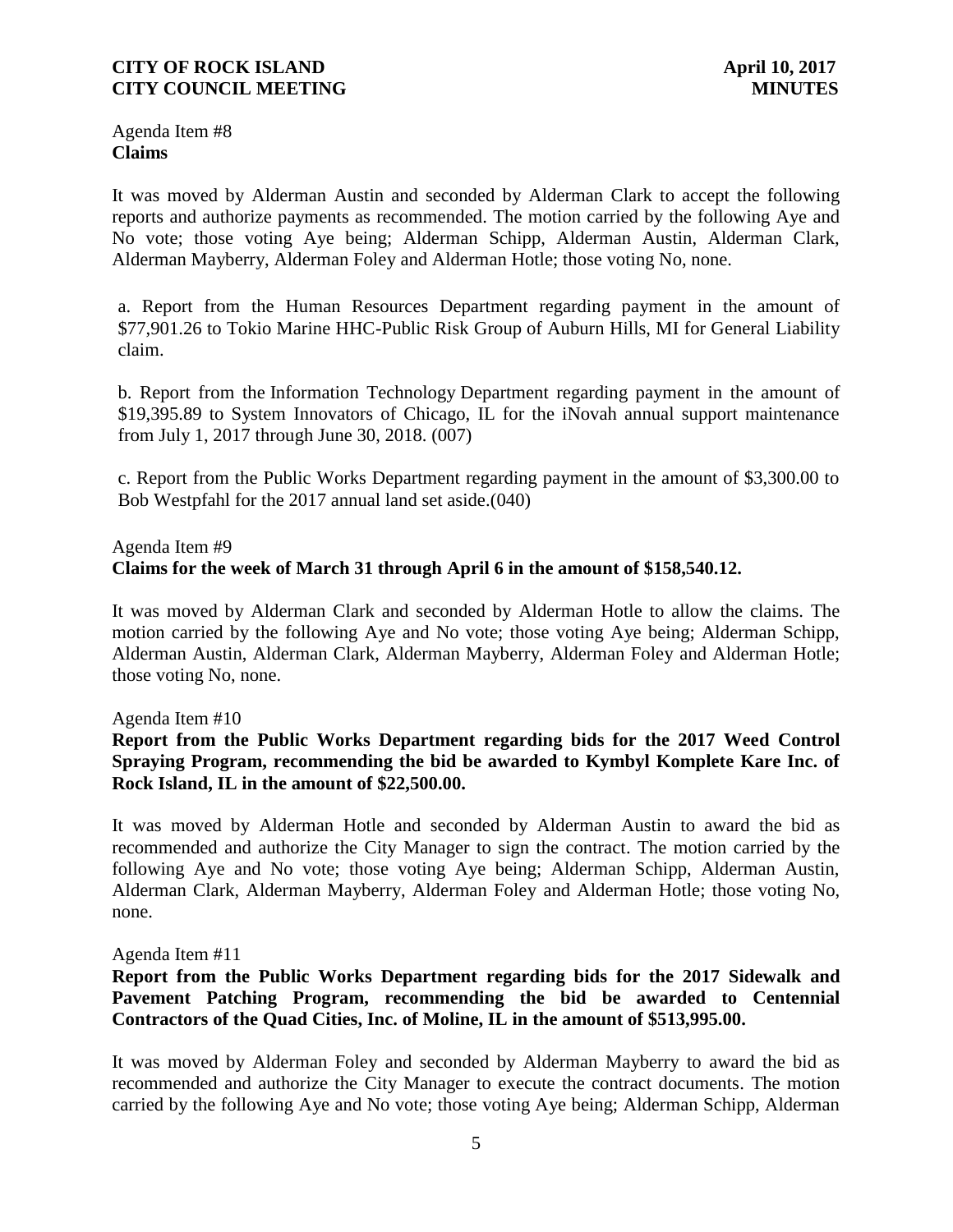Austin, Alderman Clark, Alderman Mayberry, Alderman Foley and Alderman Hotle; those voting No, none.

#### Agenda Item #12

### **Report from the City Attorney regarding amendments to Chapter 7, Article VI, Division 4 and Appendix A of the Code of Ordinances as it relates to the "Chicken Ordinance."**

It was moved by Alderman Schipp and seconded by Alderman Hotle to consider, suspend the rules and pass the ordinances. The motion carried by the following Aye and No vote; those voting Aye being; Alderman Schipp, Alderman Austin, Alderman Clark, Alderman Mayberry, Alderman Foley and Alderman Hotle; those voting No, none.

#### Agenda Item #13

**Report from the Community and Economic Development Department regarding terms of a development agreement with Jose and Sarah Zepeda of Koffeebreak Restaurant, Inc. to assist with the purchase and redevelopment of their business property at 1831 Third Avenue in the amount of \$105,000.00.**

It was moved by Alderman Hotle and seconded by Alderman Schipp to approve the terms as recommended, direct CED staff to work with legal counsel to draft a development agreement subject to minor attorney modifications and authorize execution of the development agreement by the City Manager.

Alderman Hotle said it was a great project and she knew that the Zepedas have wanted to expand their business. Alderman Foley commented on the number of people that come to downtown Rock Island every day, but especially on Saturday and Sunday mornings to QC Coffee & Pancake House. Alderman Schipp said he's never seen anything like it in the Quad Cities where people will wait so long and he also thanked the Zepedas for choosing Rock Island. Alderman Mayberry asked the Zepedas to come to the podium and share their plans. Sarah Zepeda said the initial funding will help with stage one of their expansion; the building was never meant for so many people. The building needs a new roof and HVAC system. The kitchen needs to be re-done and streamlined to make it more workable for her husband who is the chef. They also need a walk-in cooler and freezer. Stage two would be an expansion of the space and adding more seats to the restaurant. Jose Zepeda said they love Rock Island and that people come from all over the Quad Cities to their restaurant. They are very thankful.

The motion carried by the following Aye and No vote; those voting Aye being; Alderman Schipp, Alderman Austin, Alderman Clark, Alderman Mayberry, Alderman Foley and Alderman Hotle; those voting No, none.

Agenda Item #14

### **Report from the City Clerk regarding an application and Resolution for the Quad Cities Marathon to be held on Sunday, September 24, 2017.**

It was moved by Alderman Foley and seconded by Alderman Hotle to approve the event as recommended and adopt the resolution.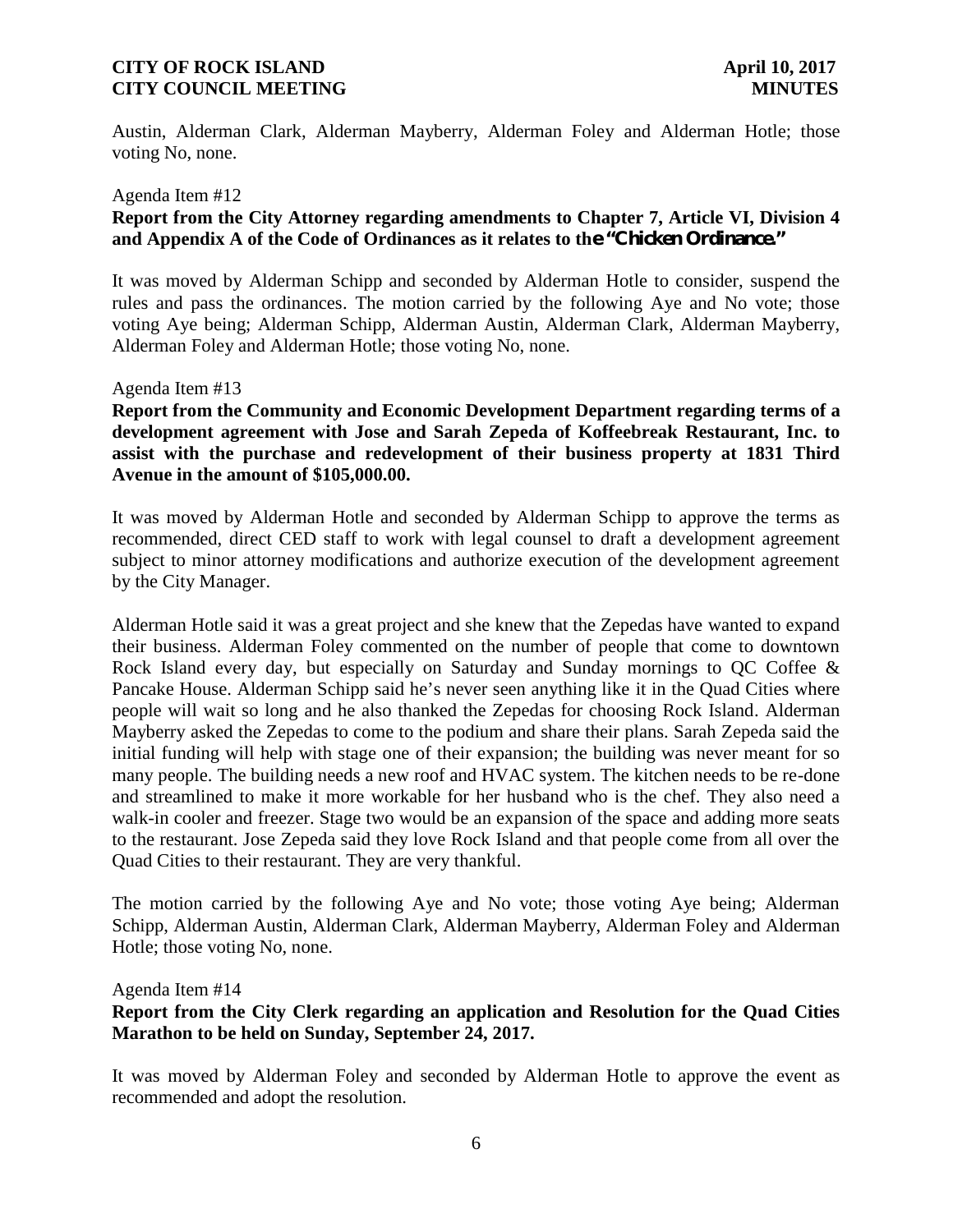Alderman Foley challenged Mayor-elect Mike Thoms to cheer on the runners as they cross the bridge into Rock Island as Mayor Pauley has done for so many years.

The motion carried by the following Aye and No vote; those voting Aye being; Alderman Schipp, Alderman Austin, Alderman Clark, Alderman Mayberry, Alderman Foley and Alderman Hotle; those voting No, none.

#### Agenda Item #15

**Report from the City Clerk regarding a request from Augustana College (Office of Student Life and Leadership) for a Sound Amplification Permit for a music festival on Saturday, May 6, 2017.**

It was moved by Alderman Schipp and seconded by Alderman Hotle to approve the sound amplification permit as recommended.

Alderman Austin commented that the 10-15 miles that the sound will be thrown as stated on the application must be a misprint.

The motion carried by the following Aye and No vote; those voting Aye being; Alderman Schipp, Alderman Austin, Alderman Clark, Alderman Mayberry, Alderman Foley and Alderman Hotle; those voting No, none.

Agenda Item #16 **Other Business**

Alderman Hotle thanked Police Chief VenHuizen on the slower  $7<sup>th</sup>$  Avenue traffic now that the speed limit is 20 mph. She said it has made a noticeable difference.

Alderman Foley congratulated all of the candidates who ran in the local election and also those who were elected.

No one signed up to address Council to speak on a topic.

### Agenda Item #17 **Executive Session on Personnel, Property Acquisition and Litigation.**

An Executive Session was not held.

Agenda Item #18 **Recess**

A motion was made by Alderman Foley and seconded by Alderman Hotle to recess to 5:30 p.m., Monday, April 17, 2017. The motion carried by the following Aye and No vote; those voting Aye being; Alderman Schipp, Alderman Austin, Alderman Clark, Alderman Mayberry, Alderman Foley and Alderman Hotle; those voting No, none. The meeting was recessed at 7:05 p.m.